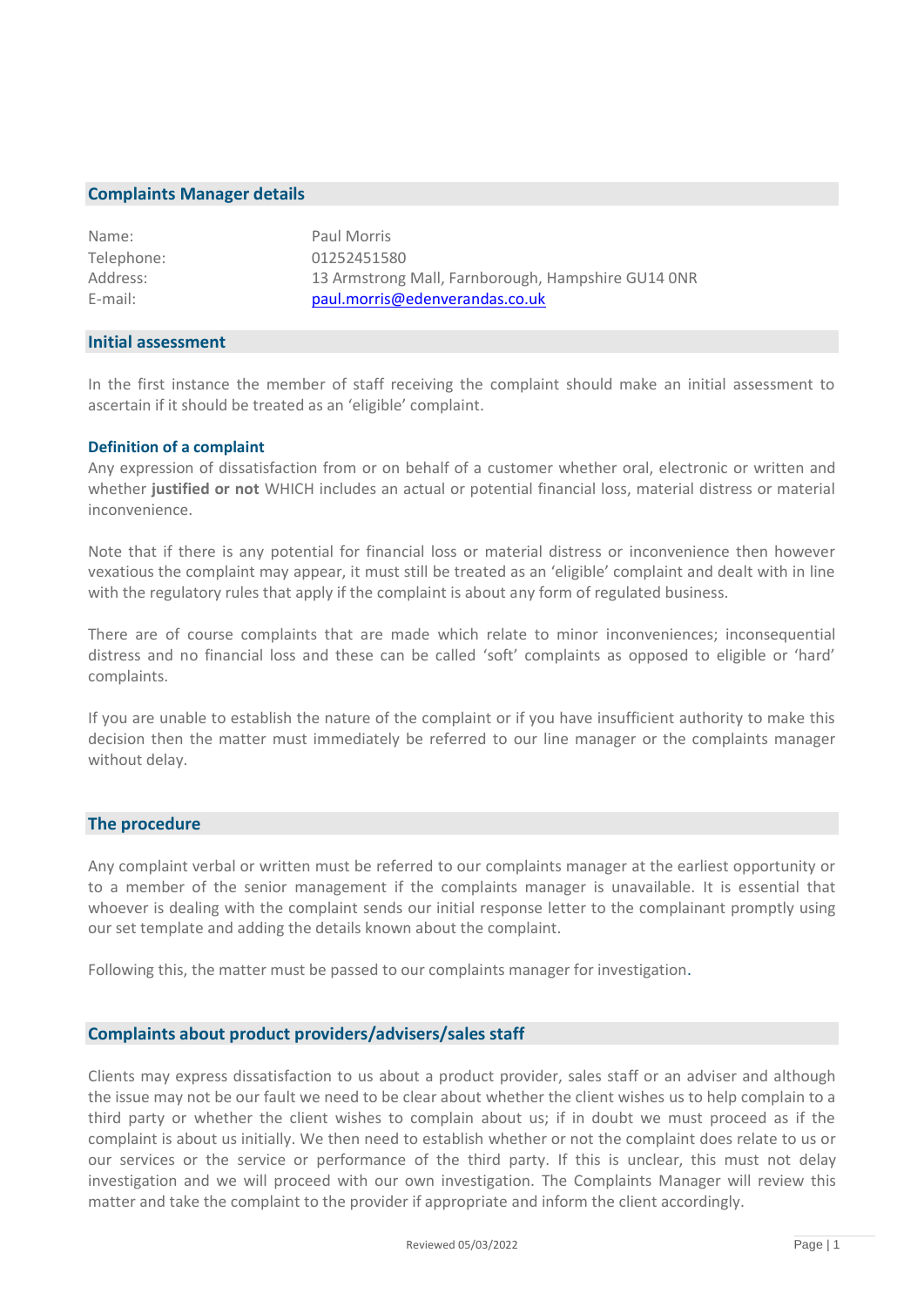## **Investigation**

The Complaints Manager needs to establish the nature and scope of a complaint having due regards to the Financial Conduct Authority's direction:

- Deal with complaints promptly and fairly
- Give complainants clear replies and, where appropriate, fair redress

It is important that our Complaints Manager receives full cooperation from all staff in this investigation. The complaints manager may also contact the complainant to gain further clarification of information. This can be done via telephone, email or any other appropriate means of communication and the process can begin before the complainant receives the initial response letter.

At this point the complaint must be entered into the **complaints log** and a **complaint record** must be created.

# **Eligible complainants**

It is the firm's policy to treat all complainants the same, however, *eligible complainants* are legally defined and have additional rights in law that we must acknowledge and adhere to. We have elected to treat all complaints in the same way for simplicity. Sometimes we may not know if a complainant is 'eligible' in which case we must treat them as such and if it becomes necessary, the Financial Ombudsman Service will establish the status of the complainant, not us.

*Eligible complainants* refers to people or entities with potential entitlements to claim against a firm in circumstances where they have suffered a financial loss due to poor advice or services. In order to be treated as 'Eligible Complainants' the Complainants must be:

- Private Individuals or
- × Companies within the EU definition of a microenterprise or
- Charities with an income of under £1,000,000 or ×
- **COL** Trustees of a trust with assets of under £1,000,000 AND
- Their complaint must fall under the jurisdiction of the FOS and must therefore arise out of one of several listed relationships i[n DISP](http://fshandbook.info/FS/html/handbook/DISP/2/7) 2.7.6

The Financial Conduct Authority complaints rules apply to complaints:

- made by, or on behalf of an *eligible complainant*;
- **•** relating to regulated activity;
- **•** involving an allegation that the complainant has suffered, or may suffer, financial loss, material distress or material inconvenience;
- not resolved by close of business on the day following receipt.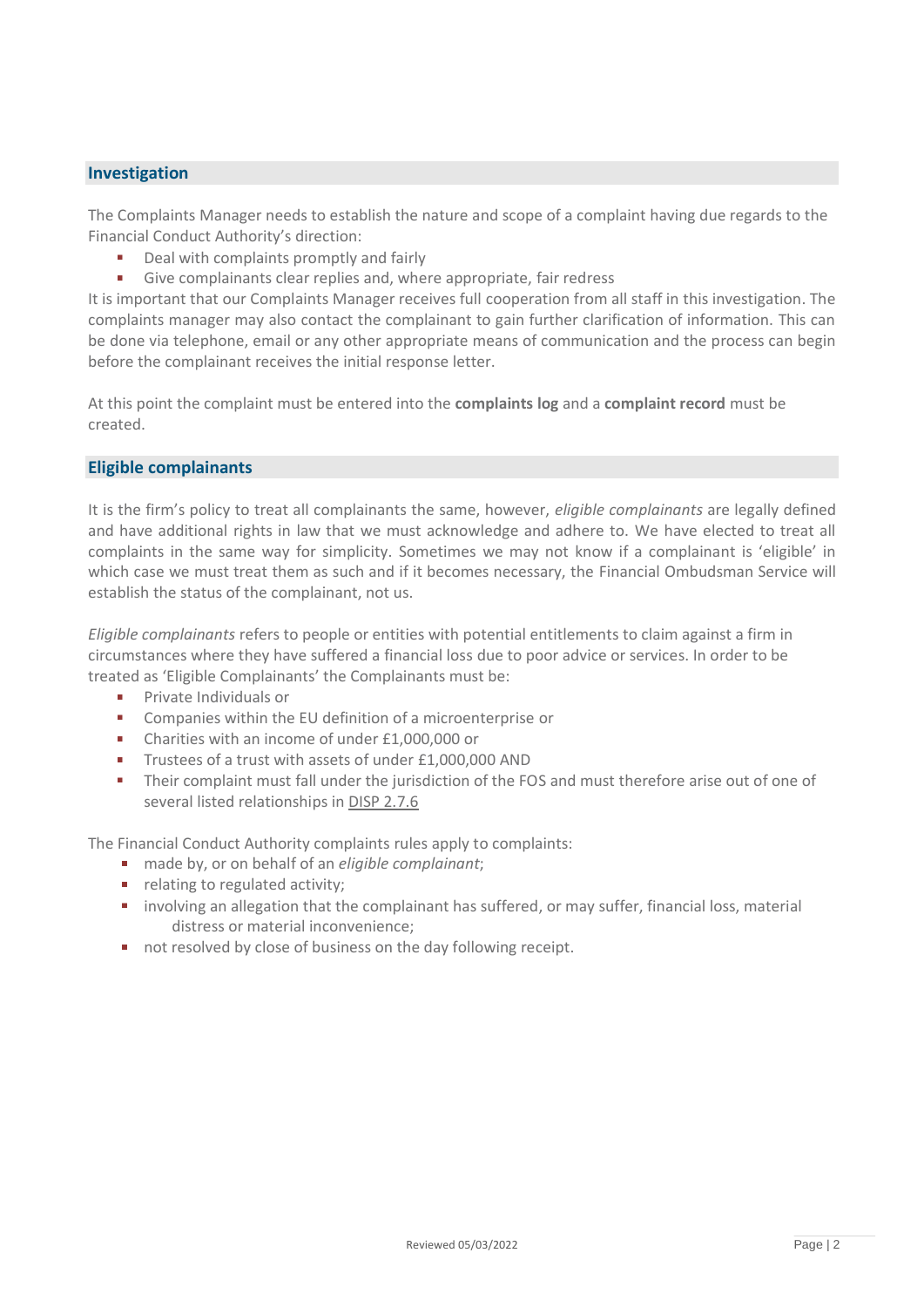## **Timescales**

The Rules give firms a maximum of 8 weeks to issue a final response to the complainant and we require that this practice is followed for all complaints. It is also important and courteous to keep complainants informed of progress and we will do this by writing to them after four weeks if we have not reached a decision using the holding letter template. More holding letters may be given at the discretion of the Complaints Manager.

| Letter                  | <b>Timing</b>                                                                        |
|-------------------------|--------------------------------------------------------------------------------------|
| Initial response letter | Promptly: by the next working day unless there are exceptional circumstances.        |
| Holding letter          | Optional until the eighth week                                                       |
| Final response          | By end of the eighth week after the receipt of the complaint in all cases, but       |
|                         | sooner whenever possible. If, exceptionally, a full response is not possible by this |
|                         | time your firm must send out a holding letter explaining why it has not been able    |
|                         | to issue a decision within the above time frame and when it expects to be able to    |
|                         | provide a decision. You should however note that it is a requirement that final      |
|                         | responses are issued by the end of eight weeks after receipt of complaints.          |

# **Holding letter**

When the investigation has not involved a continuous dialogue the complaints manager may issue a holding letter after four weeks if the complaint remains outstanding.

### **Final response**

This must clearly set out, in writing, the following:

- whether we accept or reject the complaint
- where applicable, the reasons for rejecting any complaint
- where we accept the complaint, and intend to offer redress or remedial action, details of the redress to be offered, any compensation offered and a clear method of calculation has to be shown.

Additionally where the client is an 'eligible counterparty'/potential 'eligible counterparty' we must:

- explain that where the complainant disagrees with the firm's decision they must refer the matter to the ombudsman within six months of the date of this letter or the right to use this service is lost and
- enclose a copy of the Financial Ombudsman Service's standard explanatory leaflet ×

The final response template should be used and the **complaints log** and **complaint record** must be updated with the final decision including details of the amount of any redress offered.